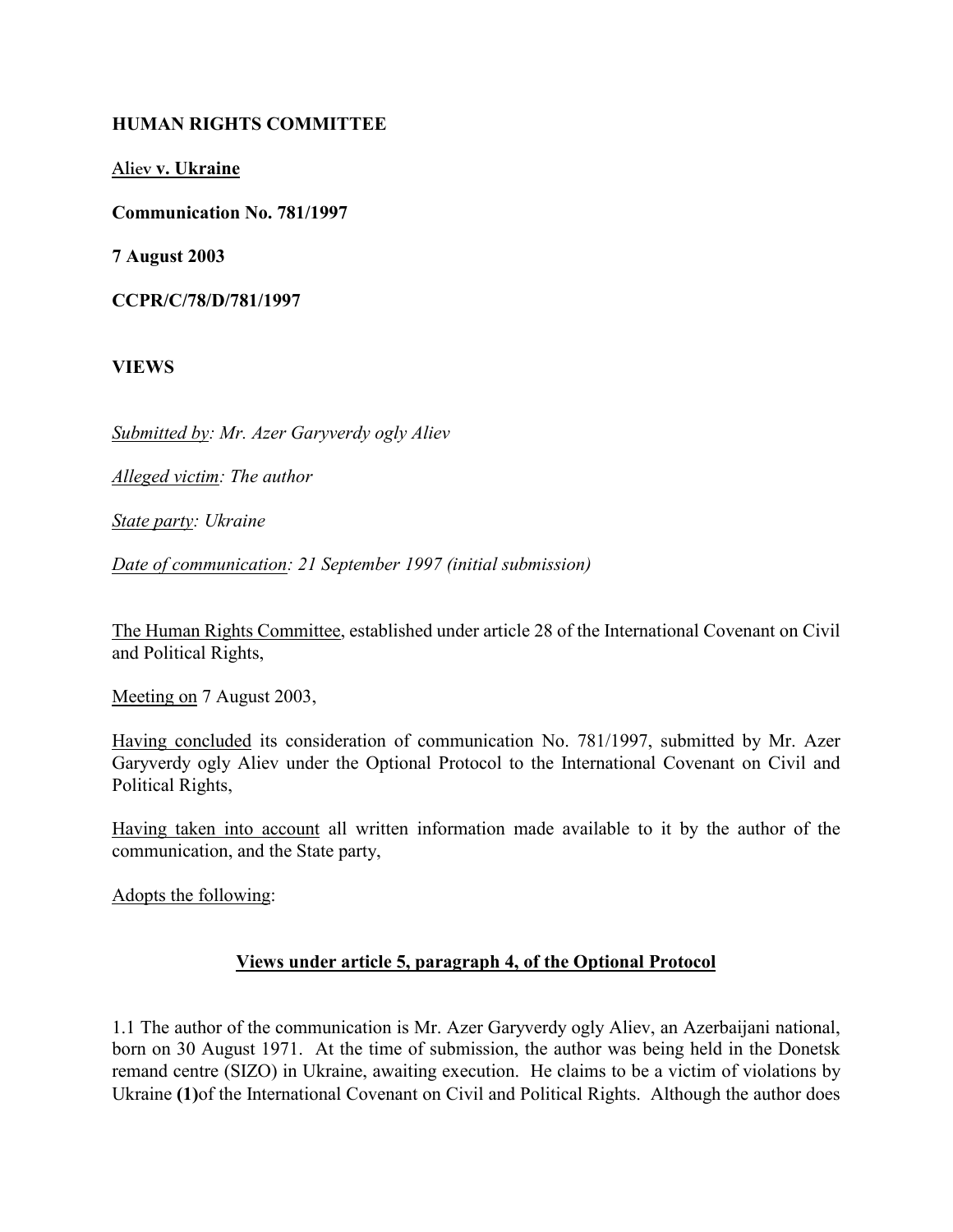not invoke specific provisions of the Covenant, the communication appears to raise issues under articles 6, 7 and 10, article 14, paragraph 1, paragraph 3 (d), (e) and (g), and paragraph 5, and article 15 of the Covenant. He is not represented by counsel.

1.2 On 24 November 1997, in accordance with rule 86 of its rules of procedure, the Committee requested the State party to stay the execution of the author while his communication was under consideration. On 30 September 2002, the State party informed the Committee that, on 26 June 2000, the author's death sentence had been commuted to life imprisonment.

### The facts as submitted by the author

2.1 On 8 June 1996, in the town of Makeevka, Ukraine, having consumed a large quantity of alcohol, the author, Mr. Kroutovertsev and Mr. Kot had an altercation in an apartment. The altercation degenerated into a fight. A fourth person, Mr. Goncharenko, witnessed the incident. According to the author, Mr. Kot and Mr. Kroutovertsev beat him severely. Mr. Kroutovertsev also struck him with an empty bottle. While defending himself, the author seriously wounded Mr. Kot and Mr. Kroutovertsev with a knife, whereupon he fled.

2.2 The author states that he contacted Mr. Kroutovertsev's wife shortly afterwards in order to inform her of the incident and to ask her to call for assistance. On hearing this news, Mrs. Kroutovertseva began to hit him. The author states that he then slashed Mrs. Kroutovertseva's face with a knife and returned to his apartment, where his wife and some neighbours treated his wounds.

2.3 On 8 June 1996, the author reported the incident to a criminal investigation officer, Mr. Volkov, who ordered him to bring \$15,000 to bribe the police and the prosecutors. The author collected only \$5,600. The author gave official evidence in writing in Mr. Volkov's car. On hearing that one of the victims had died, the police officer told the author that, if he did not come up with the required sum by 2 p.m., he would be in trouble.

2.4 On the afternoon of 8 June 1996, the author and his wife left town and went into hiding in his mother-in-law's village, while his father tried to raise the sum of money that had been demanded. When they returned, they were arrested by the police on 27 August 1996 and taken to a police station, where they were interrogated for four days. According to the author, they were not given anything to eat during their detention. Mr. Volkov and other officers subjected the author to physical pressure, which included depriving him of oxygen by forcing him to wear a gas mask, in order to force him to confess to a number of unsolved crimes. The author's wife, who was pregnant at the time, was also beaten and a cellophane bag was placed over her head, which caused her to lose consciousness. In order to obtain his wife's release, the author signed all the documents that were placed before him, without reading them.

2.5 The police officers released his wife after having obtained her promise not to divulge what had taken place during the detention, failing which her husband would be killed and she would be reincarcerated. After her miscarriage, the author's wife decided to collect medical evidence in order to lodge a complaint, whereupon she was again threatened by Mr. Volkov and another officer.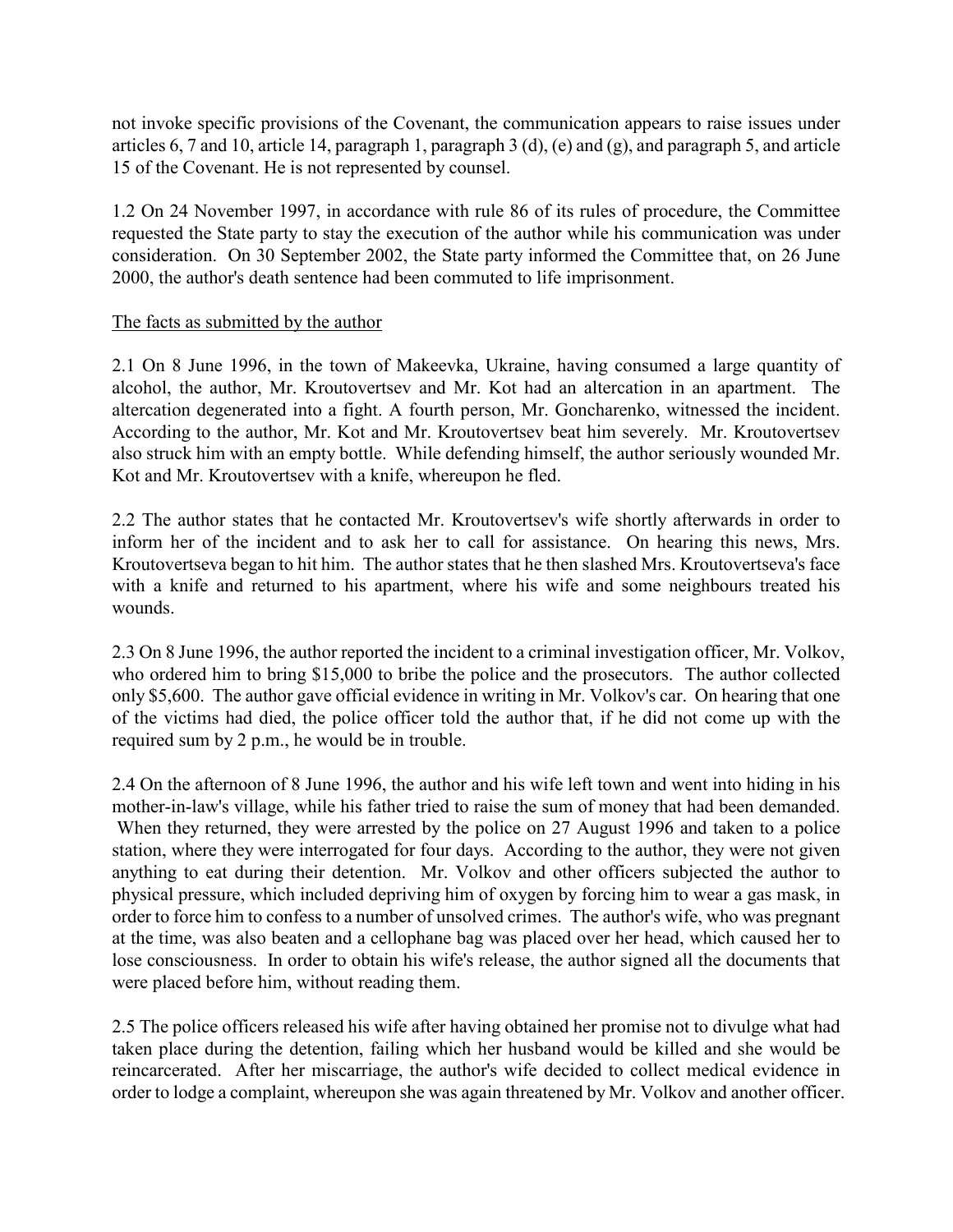The author states that he complained to a procurator on 31 January 1997, but that the procurator had advised him to make his allegations during the trial.

2.6 The author was held for five months without access to a lawyer; he states that he was not examined either by a forensic psychiatrist, in spite of his medical history, or by a physician. During the reconstruction of the crime, the author was unable to participate, except when Mr. Kroutovertsev and Mr. Kot were also concerned.

2.7 The case was tried by the Donetsk regional court. According to the author, the court heard only witnesses produced by Mrs. Kroutovertseva, who were all her neighbours and friends.

2.8 The author states that, although the public prosecutor had demanded that the author be sentenced to 15 years' imprisonment, on 11 April 1997 the court found him guilty of the murder of Mr. Kroutovertsev and Mr. Kot and of the attempted murder of Mrs. Kroutovertseva, and sentenced him to death. On 28 April 1997, the author filed an appeal with the Supreme Court. He claims that his appeal was not transmitted by the Donetsk regional court and was illegally annulled. In this regard, the author notes that the public prosecutor had requested the annulment of the judgement and the transfer of the case for non-compliance with certain provisions of article 334 of the Code of Criminal Procedure.

# The complaint

3.1 The author claims that he was sentenced to death without account being taken of the fact that, pursuant to articles 3 and 28 of the Constitution of Ukraine, capital punishment had been legally abolished, which rendered the sentence unconstitutional and inapplicable, contrary to the provisions of article 6 of the Covenant.

3.2 The author's allegations that he and his wife had been victims of torture and ill-treatment by the police for the purpose of extorting confessions during their detention, may violate article 14, paragraph 3 (g), article 7 and article 10, in combination with article 6 of the Covenant.

3.3 The author maintains that he was deprived of a fair trial for the following reasons. After his arrest, he was interrogated for four days by police officers at the police station where the chief was the brother of one of the deceased. He maintains that the charges against him were inconsistent, the presentation of the facts by the police and the public prosecutor was biased, and the court called only witnesses for the prosecution and the victims. The author states that, in examining his case record, he had discovered that the pages were not bound, numbered or attached, which made it possible to remove evidence in order to conceal illegal acts and procedural errors, and that his appeal to the Supreme Court had not been transmitted by the regional court. All this may constitute a violation of article 14, paragraph 1, paragraph 3 (e) and paragraph 5 of the Covenant.

3.4 The author claims that he did not have access to counsel during the five months following his arrest, from 27 August 1996 to 18 December 1996; on 17 July 1997, the Supreme Court took its decision in his absence and the absence of his counsel, in violation of article 14, paragraph 3 (d), of the Covenant.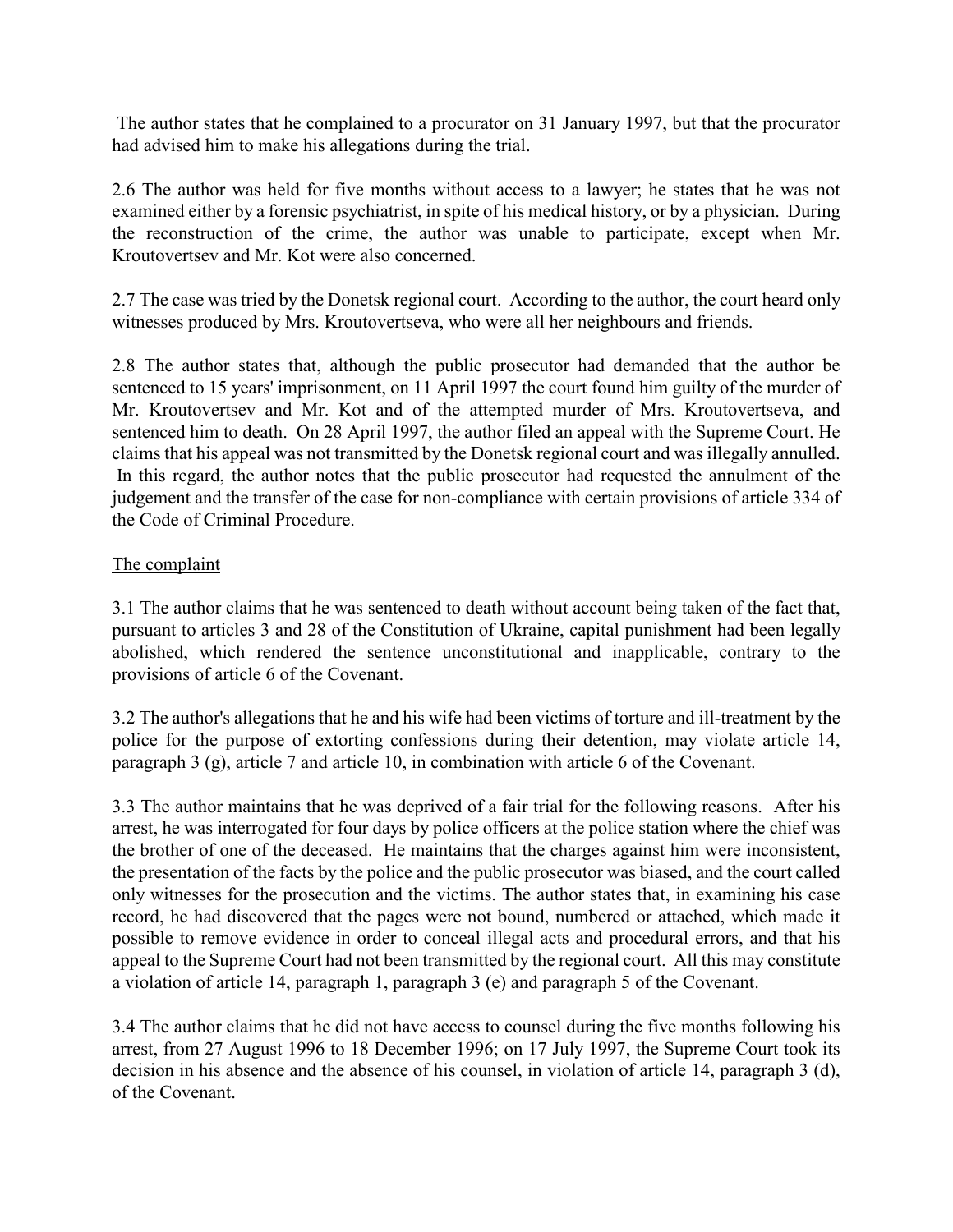3.5 According to the author, the Supreme Court confirmed an illegal decision, since the death sentence was incompatible with the Ukrainian Constitution of 1996. On 29 December 1999, the Constitutional Court had declared capital punishment unconstitutional; since that date, the penalty contained in article 93 of the Criminal Code was between 8 and 15 years' imprisonment. Rather than seeing his sentence modified and reduced "by a prompt review" of his conviction, the author was sentenced to life imprisonment, pursuant to the amendments to the Criminal Code of 22 February 2000. In his opinion, this constitutes a violation of his right to a lighter sentence because the penalty provided for under the "provisional law", following the decision of the Constitutional Court (of December 1999), was between 8 and 15 years' imprisonment while, following the reforms introduced in 2000, the author was imprisoned for life.

3.6 The author also claims that, in spite of his medical history, he was not examined by an expert psychiatrist, nor had the wounds that he had sustained during the events of 8 June 1996 been examined.

### The State party's observations on admissibility and merits

4.1 In its notes verbales dated 26 May 1998 and 20 September 2002, the State party submitted its observations, claiming that the case did not entail any violation of the rights recognized under the Covenant, since the author had had a fair trial and had been sentenced in accordance with the law.

4.2 A criminal case for the murder of Mr. Kroutovertsev and Mr. Kot and the attack on Mrs. Kroutovertseva was opened on 9 June 1996 by the prosecution of the town of Makeevka. On 13 June 1996, a warrant for the arrest of Mr. Aliev and his wife was issued and those two persons were arrested on 28 August 1996. On 11 April 1997, the Donetsk regional court sentenced the author to death for intentional homicide with aggravating circumstances and for aggravated theft of personal effects. On 17 July 1997, the decision was confirmed by the Supreme Court. Pursuant to legislative amendments, on 26 June 2000 the Donetsk regional court commuted Mr. Aliev's death sentence to life imprisonment.

4.3 According to the State party, the court found the author guilty of having deliberately and vengefully murdered the victims with a knife during an altercation. The author later attempted to murder Mr. Kroutovertsev's wife out of greed, attacking and seriously wounding her, before stealing her jewellery. He returned to the scene of the crime the same day in order to remove a gold chain from Mr. Kroutovertsev's corpse.

4.4 The evidence concerning the crime was corroborated by the conclusions of the preliminary investigation and the forensic examination, and was confirmed by severalwitnesses, as well as by the inspection of the scene of the crime, physical evidence and the conclusions of experts.

4.5 The State party maintains that the courts correctly characterized the author's acts as constituting offences under the relevant articles of the Criminal Code. It considers that the author's allegations that he had wounded Mr. Kroutovertsev and Mr. Kot in self-defence were refuted by the procedural documents and the courts. In the light of the particular dangerousness of the crimes, the court was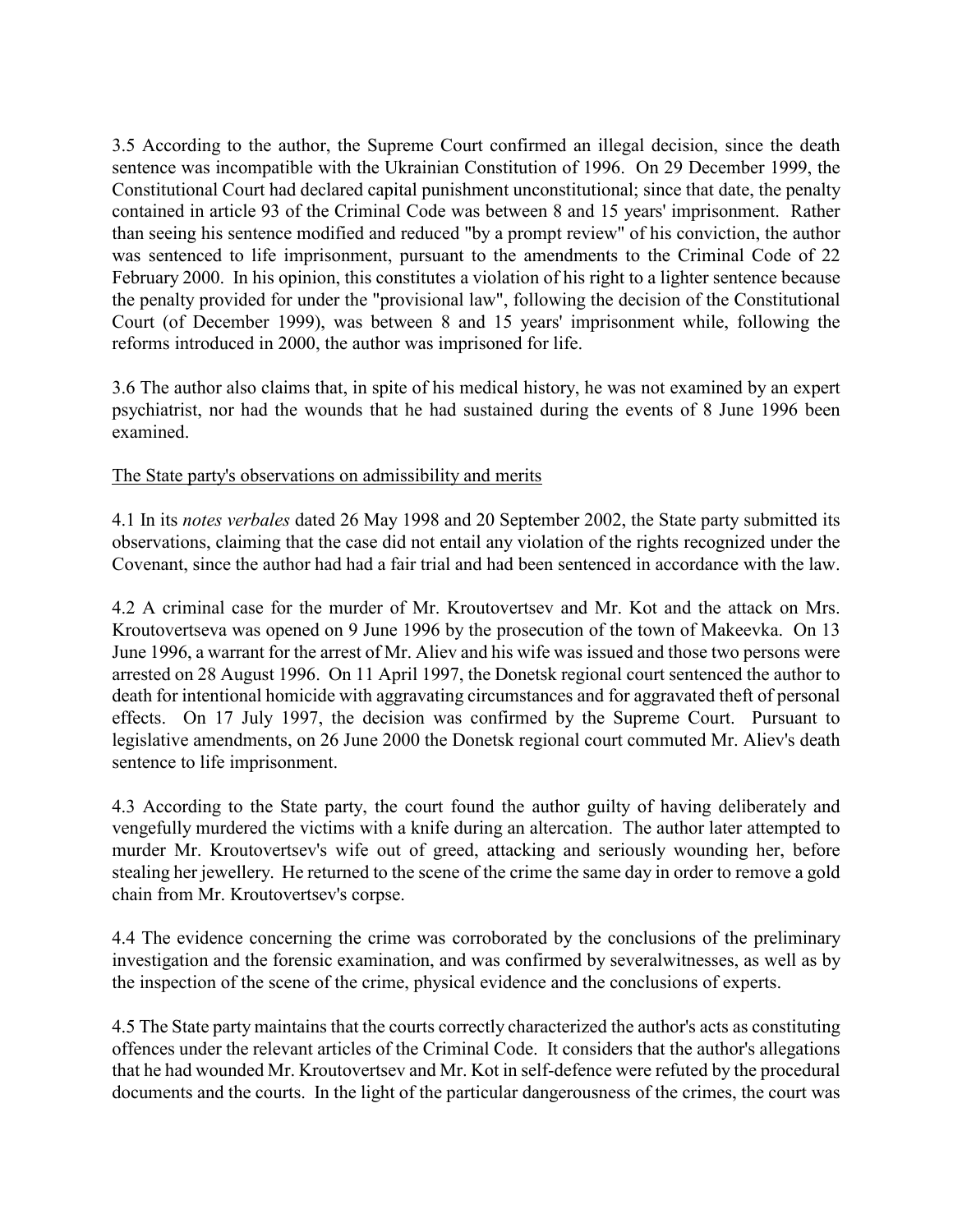of the view that the author constituted an exceptional danger to society and imposed an exceptional sentence on him.

4.6 According to the State party, the author's allegation that he was subjected to unauthorized investigation methods was examined by the Supreme Court, which consider the allegation unsubstantiated. The State party affirms that the case record does not contain any element that would lead to the conclusion that illegal methods were used during the preliminary investigation; the author did not file any complaint with the Donetsk regional court in this regard. The court records do not contain any complaint by Mr. Aliev concerning the use of illegal methods of investigation or other unlawful acts by the investigators. It was only after the regional court took its decision that the author, in his application for judicial review, maintained that the investigators had forced his wife and him to make false statements. The State party points out that the application for judicial review submitted by the author's lawyer did not contain such allegations.

4.7 In conclusion, the State party notes that there is no reason to challenge the judicial decisions against the author and that the author did not file any complaint with the Procurator-General concerning the alleged unlawfulness of his sentence.

### The author's comments

5.1 The author submitted his comments on the State party's observations on 21 April 2003. He reiterates his previous allegations and disputes the characterization of his acts by the prosecution and the courts. He maintains that, on the night of 7 to 8 June 1996, he wounded, but did not kill, Mr. Kot and Mr. Kroutovertsev. He challenges the witnesses' statements, which he claims were "attached to the case record by police officers" and used by the court.

5.2 The author reiterates that the investigation and the courts were biased against him because, at the time of the crime, the brother of one of the victims was the chief of the Makeevka district police station, while the sister of the other victim was the chief of the central police station's identity card department and she was, moreover, married to a judge. The author claims that, in order to aggravate his sentence, the police officers described a different sequence of events.

5.3 With regard to the allegations of ill-treatment of which he claims to be a victim, the author explains that part of his criminal file was covered with his blood. He reiterates that the investigators had put a gas mask over his head and had blocked the flow of air in order to force him to testify against himself. His wife was also beaten and strangled. He maintains that he complained, without success, "to several authorities" of having been subjected to physical violence. A number of his co-detainees could attest that he had bruises and haematomas as a result of ill-treatment.

5.4 As proof of the investigators' bias, the author cites the fact that a criminal investigation into the murder of Mr. Kot and Mr. Kroutovertsev was opened on 9 June 1996, whereas Mr. Kot died of his wounds on 13 June 1996.

#### Issues and proceedings before the Committee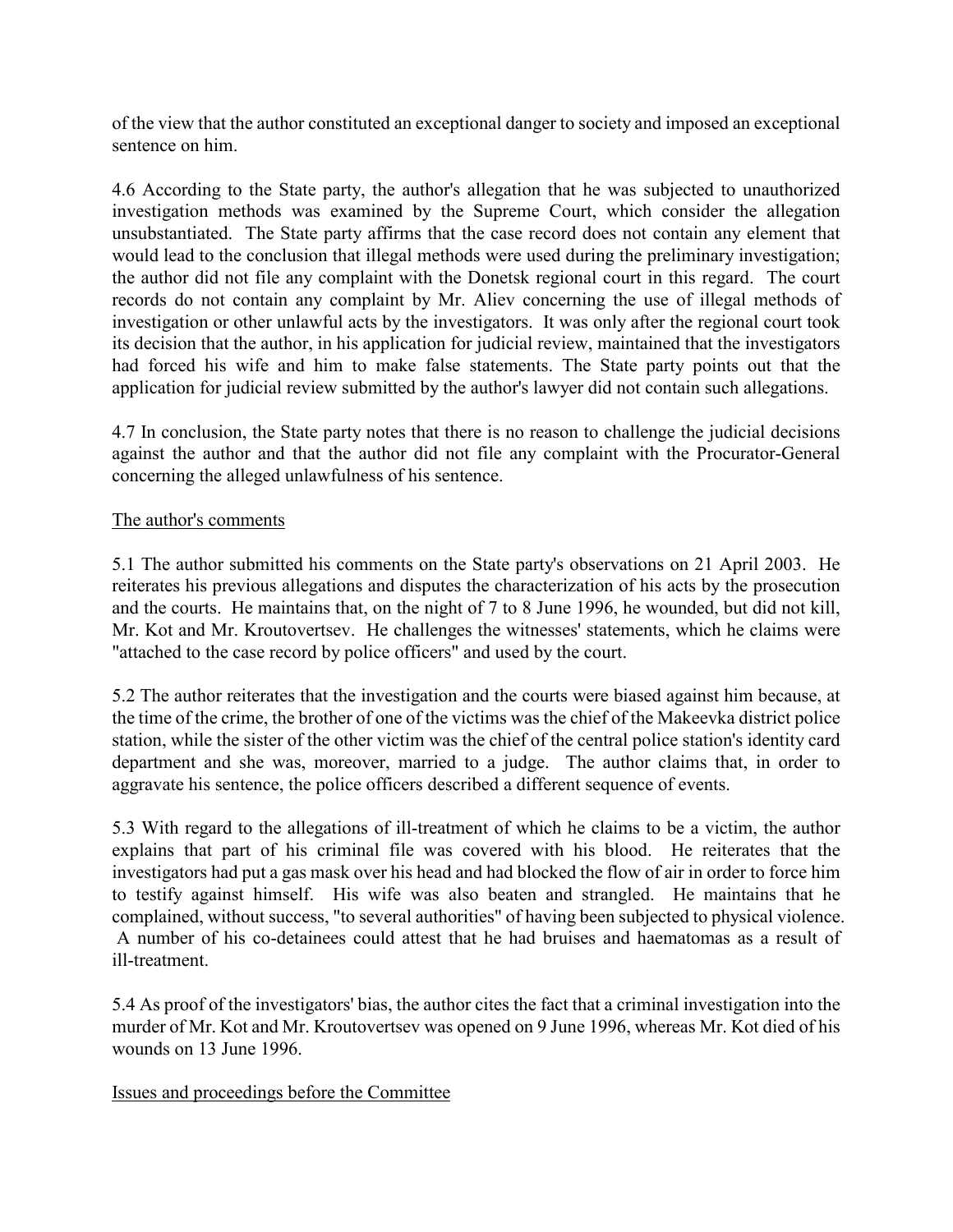### Decision on admissibility

6.1 Before considering any claims contained in a communication, the Human Rights Committee must, in accordance with rule 87 of its rules of procedure, decide whether or not it is admissible under the Optional Protocol to the Covenant.

6.2 The Committee has ascertained that the same matter is not being examined under another procedure of international investigation or settlement for purposes of article 5, paragraph 2 (a), of the Optional Protocol.

6.3 The Committee notes that the author filed an appeal with the Supreme Court of Ukraine, which confirmed the decision of the inferior court, and that the State party has not argued that the author has not exhausted domestic remedies. The Committee therefore considers that the author has met the requirements of article 5, paragraph 2 (b), of the Optional Protocol.

6.4 With regard to the author's allegation that during their detention he and his wife were subjected to inhuman treatment by police officers in order to force them to testify against themselves, the Committee notes that the author submitted the communication on his own behalf, without indicating that he had been authorized to act on his wife's behalf and without explaining whether or not his wife was able to submit her own complaint. Pursuant to paragraph 1 of the Optional Protocol and rule 90 (b) of its rules of procedure, the Committee decides that it will consider only the author's complaint.

6.5 With regard to the author's allegation that the court sentenced him to death without taking account of the fact that articles 3 and 28 of the Ukrainian Constitution of 1996 had abolished capital punishment, the Committee notes that it was only as a consequence of the Constitutional Court's decision of 29 December 1999 and the Parliament's amendment of the Criminal Code and the Code of Criminal Procedure on 22 February 2000 that the State party abolished capital punishment, that is, after a final decision had been taken in the case. The Committee therefore considers that, for the purposes of admissibility, the author has not substantiated his allegation that the imposition of the death sentence in 1997 took place after the State party had abolished capital punishment. This part of the communication is therefore inadmissible under article 2 of the Optional Protocol.

6.6 The Committee notes that the author states, concerning his allegations of ill-treatment and torture, that on 31 January 1997 he complained to a procurator who advised him to make his allegations during the trial. The State party claims that this allegation was not raised before the Donetsk regional court and that the author made the allegation only when he filed his application for judicial review. The Committee notes that, in its judgement, the Supreme Court considered the allegation and decided that it was unfounded. The Committee recalls that it is generally for the courts of State parties to the Covenant, and not for the Committee, to evaluate facts and evidence in a particular case, unless it is apparent that the courts' decisions are manifestly arbitrary or amount to a denial of justice. However, nothing in the information brought to the attention of the Committee concerning this matter shows that the decisions of the Ukrainian courts or the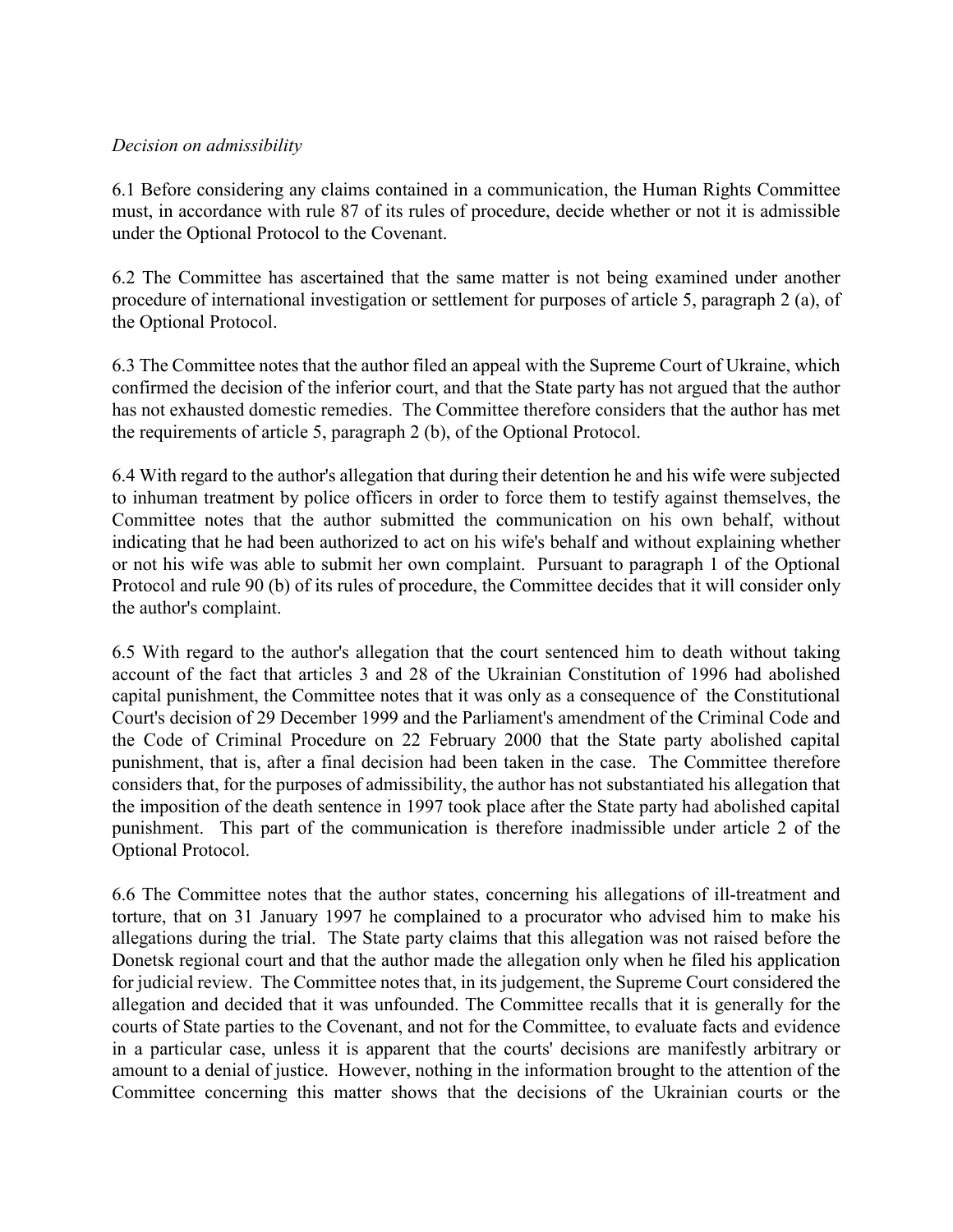behaviour of the competent authorities were arbitrary or amounted to a denial of justice. This part of the communication is therefore inadmissible under article 3 of the Optional Protocol.

6.7 With regard to the author's allegations that he was denied a fair trial because the brother of one of the deceased was chief of the police station where he underwent his first interrogations, the Committee notes, first, that nothing in the documents before it leads it to conclude that these allegations were brought before the competent national authorities. Secondly, with regard to the author's claim that the charges against him were inconsistent, that the presentation of the facts by the police and the public prosecutor were biased, that the court only heard witnesses for the prosecution, and that the judges were obviously biased, the Committee considers that these allegations have not been sufficiently substantiated for the purposes of admissibility. Consequently, the Committee declares this part of the communication inadmissible under article 2 of the Optional Protocol.

6.8 The author has also alleged that his case record was tampered with in order to conceal procedural errors; the Committee notes that the author has not indicated whether or not he presented these allegations to the competent national authorities. Moreover, he has not maintained that his case record was falsified. The Committee is therefore of the view that this allegation has not been substantiated for the purposes of admissibility and is inadmissible under article 2 of the Optional Protocol.

6.9 With regard to the author's allegation that his application for judicial review had been illegally rejected by the regional court, the Committee notes that the Supreme Court of Ukraine considered his appeal and confirmed the decision of the regional court on 17 July 1997, and that a copy of the decision has been furnished by the State party. Without any other relevant information concerning the examination of the author's application for judicial review, the Committee is of the view that this part of the communication is inadmissible under article 2 of the Optional Protocol.

6.10 The Committee has taken note of the author's claim that he was sentenced to a penalty heavier than the one provided by law. The State party refutes this allegation, considering that the courts correctly characterized the author's acts under the Criminal Code and sentenced him in conformity with the law. In the light of the copies of the relevant judicial decisions furnished by the State party and, in the absence of any information indicating that these judicial decisions violate in any way the author's rights under article 15 of the Covenant, the Committee is of the view that the facts before it have not been sufficiently substantiated to meet the criteria for admissibility under article 2 of the Optional Protocol.

6.11 As for the author's complaint that he was deprived of counsel for the first five months of the investigation and that, on 17 July 1997, the Supreme Court gave its ruling in his absence and the absence of his counsel, the Committee notes that the State party has not made any objection as to admissibility and therefore proceeds to an examination of the merits of this allegation, which may raise issues under article 14, paragraphs 1 and 3 (d) and article 6, of the Covenant.

6.12 The Committee therefore proceeds to the consideration of the complaints that were declared admissible under article 14, paragraphs 1 and 3 (d) and article 6, of the Covenant.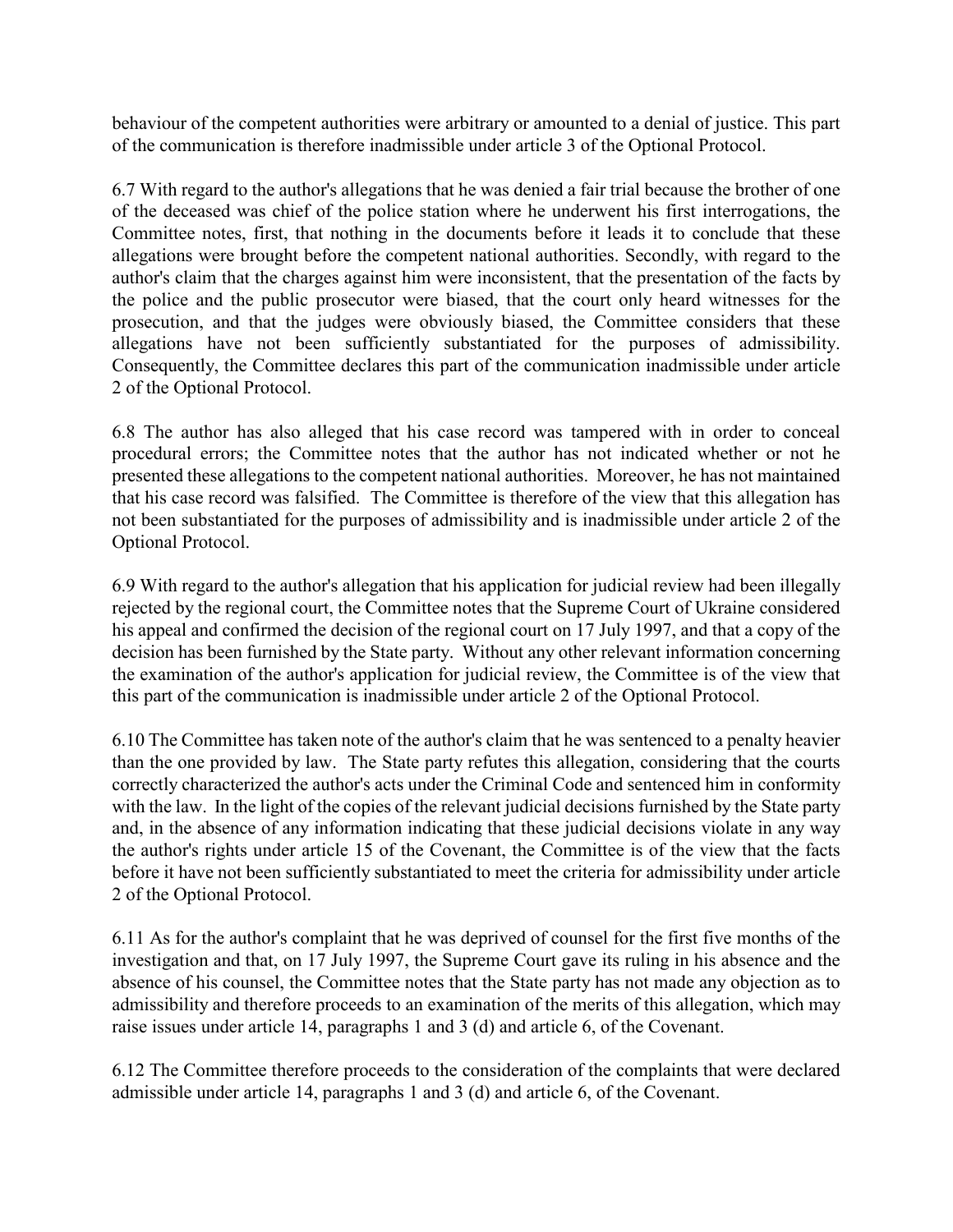### Examination of the merits

7.1 The Human Rights Committee has considered the present communication in the light of all the information made available to it by the parties, as required under article 5, paragraph 1, of the Optional Protocol.

7.2 First, the author alleges that he did not have the services of a counsel during his first five months of detention. The Committee notes that the State party is silent in this regard; it also notes that the copies of the relevant judicial decisions do not address the author's allegation that he was not represented for five months, even though the author had mentioned this allegation in his complaint to the Supreme Court dated 29 April 1997. Considering the nature of the case and questions dealt with during this period, particularly the author's interrogation by police officers and the reconstruction of the crime, in which the author was not invited to participate, the Committee is of the view that the author should have had the possibility of consulting and being represented by a lawyer. Consequently, and in the absence of any relevant information from the State party, the Committee is of the view that the facts before it constitute a violation of article 14, paragraph 1, of the Covenant.

7.3 Secondly, the author alleges that, subsequently, on 17 July 1997, the Supreme Court heard his case in his absence and in the absence of his counsel. The Committee notes that the State party has not challenged this allegation and has not provided any reason for this absence. The Committee finds that the decision of 17 July 1997 does not mention that the author or his counsel was present, but mentions the presence of a procurator. Moreover it is uncontested that the author had no legal representation in the early stages of the investigations. Bearing in mind the facts before it, and in the absence of any relevant observation by the State party, the Committee considers that due weight must be given to the author's allegations. The Committee recalls its jurisprudence that legal representation must be available at all stages of criminal proceedings, particularly in cases in which the accused incurs capital punishment (2). Consequently, the Committee is of the view that the facts before it disclose a violation of article 14, paragraph 1, as well as a separate violation of article 14, paragraph 3 (d), of the Covenant.

7.4 The Committee is of the view (3) that the imposition of a sentence of death upon conclusion of a trial in which the provisions of the Covenant have not been respected constitutes a violation of article 6 of the Covenant if no further appeal against the death sentence is possible. In the author's case, the final sentence of death was passed without having met the requirements for a fair trial as set out in article 14 of the Covenant and thus in breach of article 6. However, this breach was remedied by the commutation of the death sentence by the Donetsk regional court's decision of 26 June 2000.

8. The Human Rights Committee, acting under article 5, paragraph 4, of the Optional Protocol to the International Covenant on Civil and Political Rights, is of the view that the facts before it disclose a violation of article 14, paragraphs 1 and 3 (d) of the Covenant.

9. Under article 2, paragraph 3 (a), of the Covenant, the author is entitled to an effective remedy.